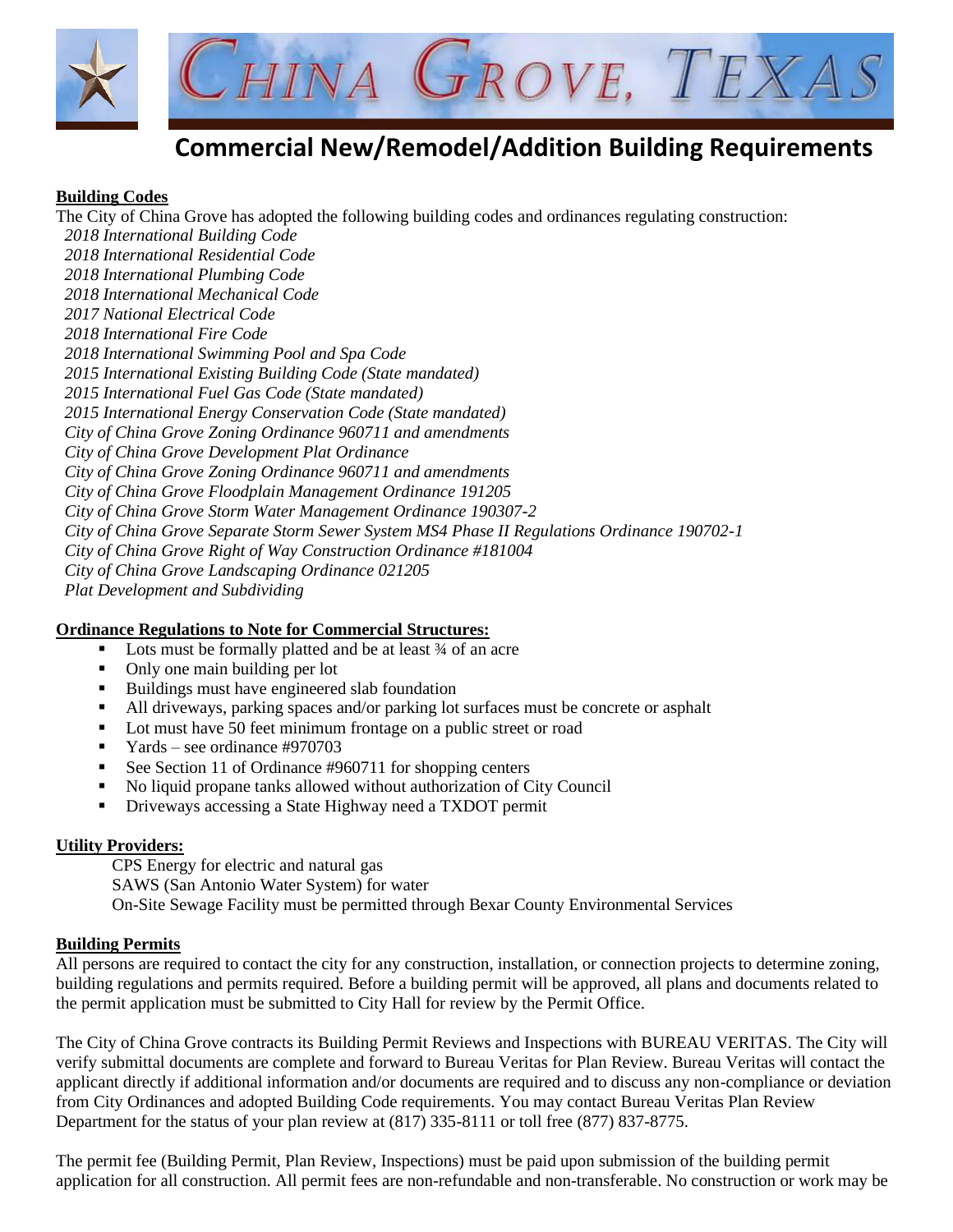commenced or no delivery of materials to a site before a permit is issued. If work or construction has commenced prior to obtaining a permit, work must stop and a permit applied for. Penalty fees for code non-compliance apply. Subsequent issuance of a permit in this situation shall not relieve anybody from fully complying with the requirements of the adopted codes in the execution of the work nor from any other penalties that might apply.

Approved permits must be picked up at the City Hall prior to work beginning and retained on site during construction. Permit becomes void if construction does not commence within 90 days of permit issuance or is suspended or abandoned for a period of 60 days at any time after work is commenced. Permits are valid for one (1) year.

All Contactors performing work within the City of China Grove's jurisdiction must be registered with the City and provide proof of liability insurance. Permits will not be issued until all contractors have registered with the City.

#### **Inspection Requests**

Contact Bureau Veritas to request inspection(s). Inspection requests received by 5:00 p.m. Monday – Friday will be performed the next business day. Inspection requests can also be emailed to the Bureau Veritas office.

> Inspection Request line: (817) 335-8111 or toll free (877) 837-8775 Email inspection requests to: [inspectionstx@us.bureauveritas.com](mailto:inspectionstx@us.bureauveritas.com)

#### **Field Inspections**

Inspectors assigned to your area can be contacted via cell phone. Please call the Bureau Veritas office at (817) 335-8111 or toll free (877) 837-8775 for your inspector's name and number.

Permit packet that includes the approved plans and documents and all inspection tickets must be on site at the time of inspection.

The building final inspection must be passed prior to occupancy of building.

#### **Construction Site**

- A temporary property address must be posted at the front of the lot and readable from the street. Permanent street numbers must be displayed before final inspection.
- A portable sanitary restroom for your workers MUST be on your property until the final inspections are approved.
- A trash receptacle constructed to prevent construction trash from blowing or scattering from the jobsite/property shall be maintained until job completion.
- NO construction material, debris, or sanitary restroom facility shall be placed or stored in the public right-of-way or drainage areas at any time.
- Erosion control must be in place prior to the first inspection.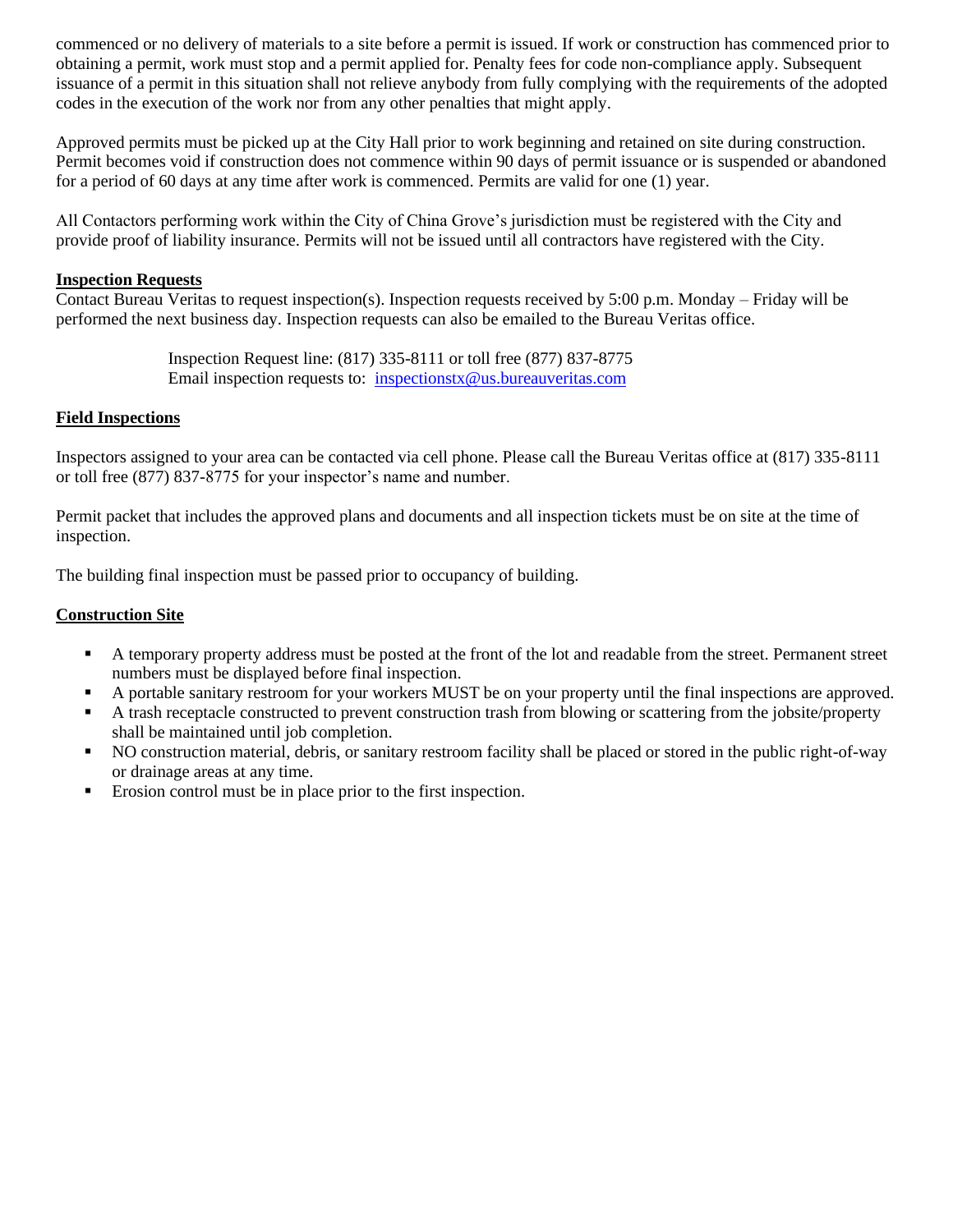

### **Commercial Permit Submittal Requirements**

**CONSTRUCTION DOCUMENT SUBMITTALS**: Two (2) copies of the completed set of construction documents are required for plan review. Construction documents must be submitted along with the completed permit application form.

An additional set of plans will be required for buildings with fire alarm and/or fire suppression. An additional set of plans will be required for projects which require a health review.

**Note**: Drawings containing a label such as "not for construction" or "for pricing only" will not be accepted for permit application.

**Professional License**: Each drawing and document shall be sealed, signed, dated and designed by a State of Texas Registered Architect, Registered Engineer, Registered Interior Designer, where applicable as required by the State of Texas Engineering and Architect Practice Act.

**REQUIRED DRAWINGS AND DOCUMENTS:** (City Permit Office may request additional information as necessary.)

Drawings must be drawn to scale, dimensioned and of sufficient clarity.

1. Site Plan (The plat must be approved and the Site plan must be released by the City of China Grove before a permit will be issued.

- 2. Floor plans and roof plans
- 3. Exterior elevation
- 4. Door schedules, window schedules, hardware schedules
- 5. Construction details, interior elevations and interior finish schedules

6. Structural plans must include: foundation plans, roof and floor framing plans, wall sections and details

- 7. Mechanical, electrical and plumbing site plans and schedules
- 8. Plumbing plans (including riser diagram)
- 9. Mechanical plans
- 10. Electrical plans
- 11. Certified Energy Compliance Report

NOTE:

- a. The Plat must be approved and the Site plan must be released by the City before a permit will be issued.
- b. U.S. Department of Energy, [www.energycodes.org](http://www.energycodes.org/)
- c. Texas Department of Health, Asbestos Program Branch [1-512-834-6600, [www.dshs.state.tx.us/asbestos\]](http://www.dshs.state.tx.us/asbestos)
- d. Texas Department of Licensing and Regulation [1-800-803-9202, **www.license.state.tx.us**]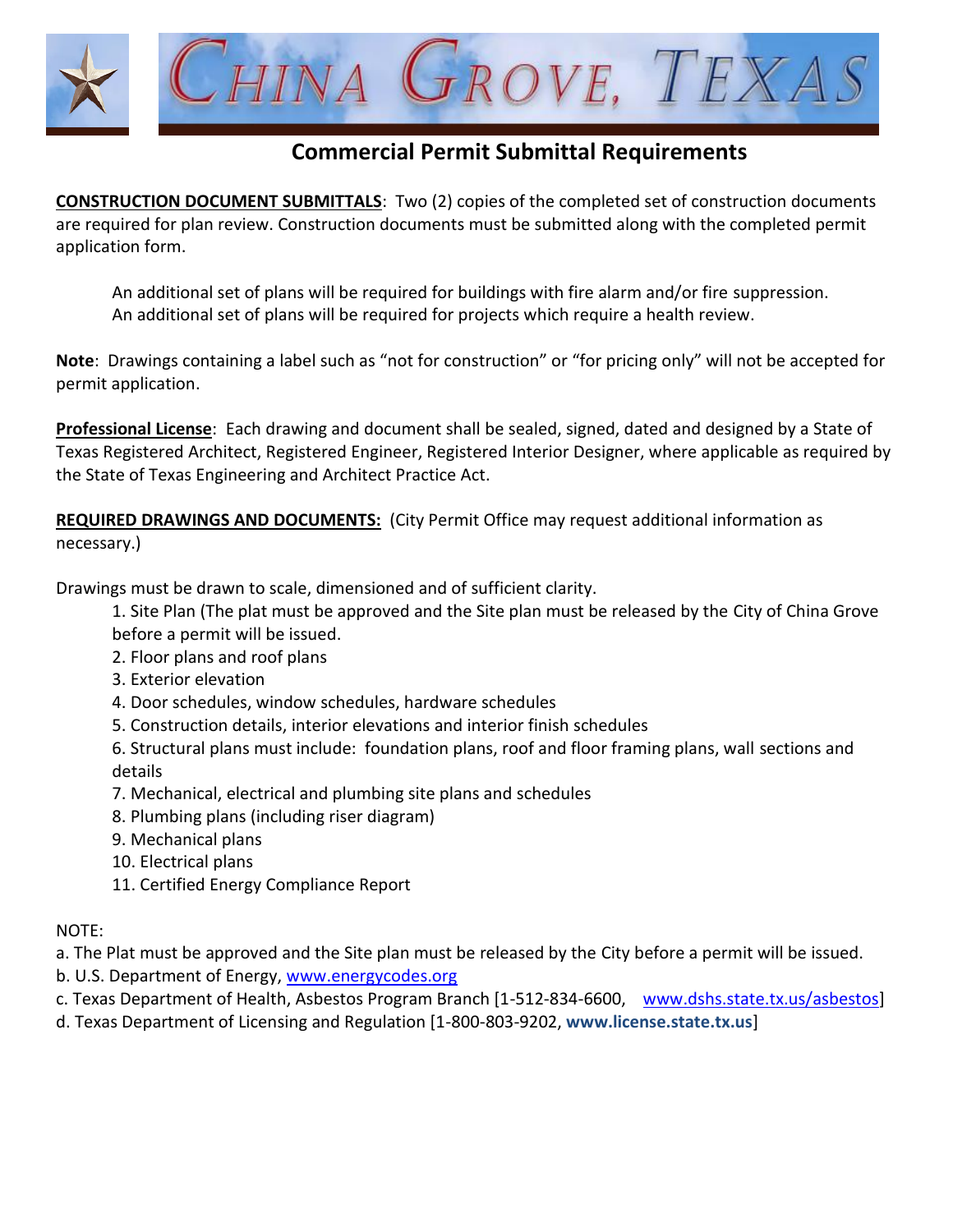

## **Commercial Plan Review Checklist**

Project Address: \_\_\_\_\_\_\_\_\_\_\_\_\_\_\_\_\_\_\_\_\_\_\_Project Name:\_\_\_\_\_\_\_\_\_\_\_\_\_\_\_\_\_\_\_\_\_\_\_

\_\_\_\_\_\_ **OSSF design and permit**

**Prior to permit issuance, the plat must be approved and the site plan must be released by the City of China Grove before a permit will be issued. Permit Application with an original signature must be complete and submitted with the following information**:

| (2) Site Plans to include: (Must submit a filed plat of lot)                                                                                                                                        |
|-----------------------------------------------------------------------------------------------------------------------------------------------------------------------------------------------------|
| Legal Description (lot, block, subdivision)                                                                                                                                                         |
| All easements, property lines and lot dimensions                                                                                                                                                    |
| North area and scale                                                                                                                                                                                |
| Proposed structure and all existing buildings                                                                                                                                                       |
| Existing and proposed location of utility poles, pad mounted transformers                                                                                                                           |
| (2) Landscape Plans                                                                                                                                                                                 |
| (2) Parking lot layout plans                                                                                                                                                                        |
| (2) Hydrology Study/Grading plans                                                                                                                                                                   |
| <b>Flood Plain Certificate, if applicable</b>                                                                                                                                                       |
| (2) Commercial Energy Code Compliance - (2015 IECC)                                                                                                                                                 |
| To include Lighting Compliance, Mechanical Compliance and Building Envelope, if applicable.                                                                                                         |
| (2) Sets of construction plans to include floor plan, exterior elevations, roof design, Engineered<br>foundation plan, MEP design, construction details, window/door schedules.                     |
|                                                                                                                                                                                                     |
| Fire lane location and construction plans and details, Fire suppression system plans and documents,<br>Fire alarm system plans. Knox box may be required for commercial and institutional projects. |
| Driveway approaches and drainage culverts - Engineered plans (Driveways accessing State Highways                                                                                                    |
| require TXDOT permit)                                                                                                                                                                               |
| TDLR # - Architectural Barriers Registration (if \$50,000.00 or over)                                                                                                                               |
| Asbestos Survey (if demo or remodel)                                                                                                                                                                |
| Contractor Registration required for General, Electrician, Plumber, Mechanical, Irrigator, Backflow<br><b>Tester</b>                                                                                |
|                                                                                                                                                                                                     |